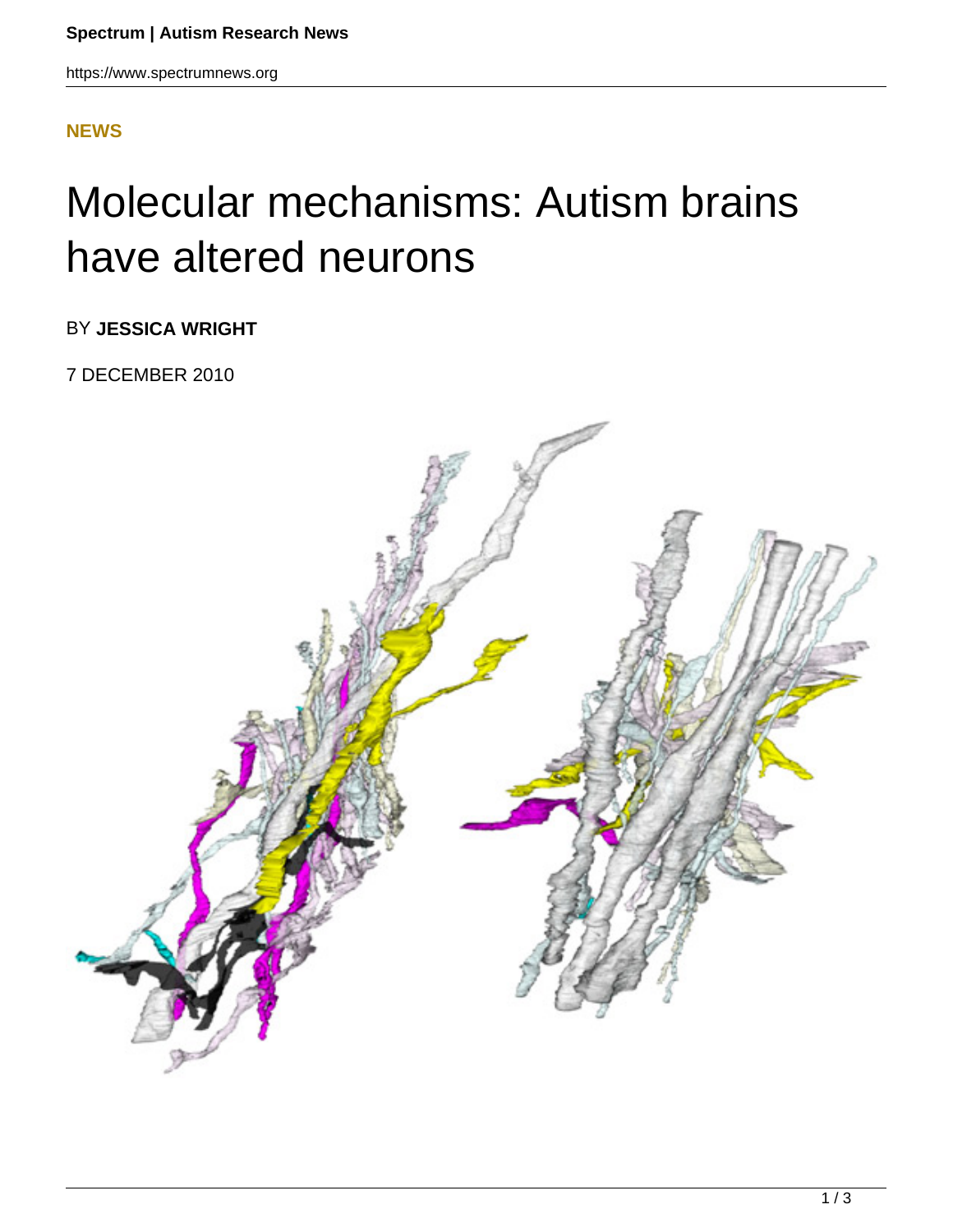## **Spectrum | Autism Research News**

https://www.spectrumnews.org



Bundle of nerves: The brains of people with autism show differences in the thickness of neurons, categorized from small (blue) to extra-large (black).

**Changes in the bodies of neurons** may account for communication deficits in the brains of